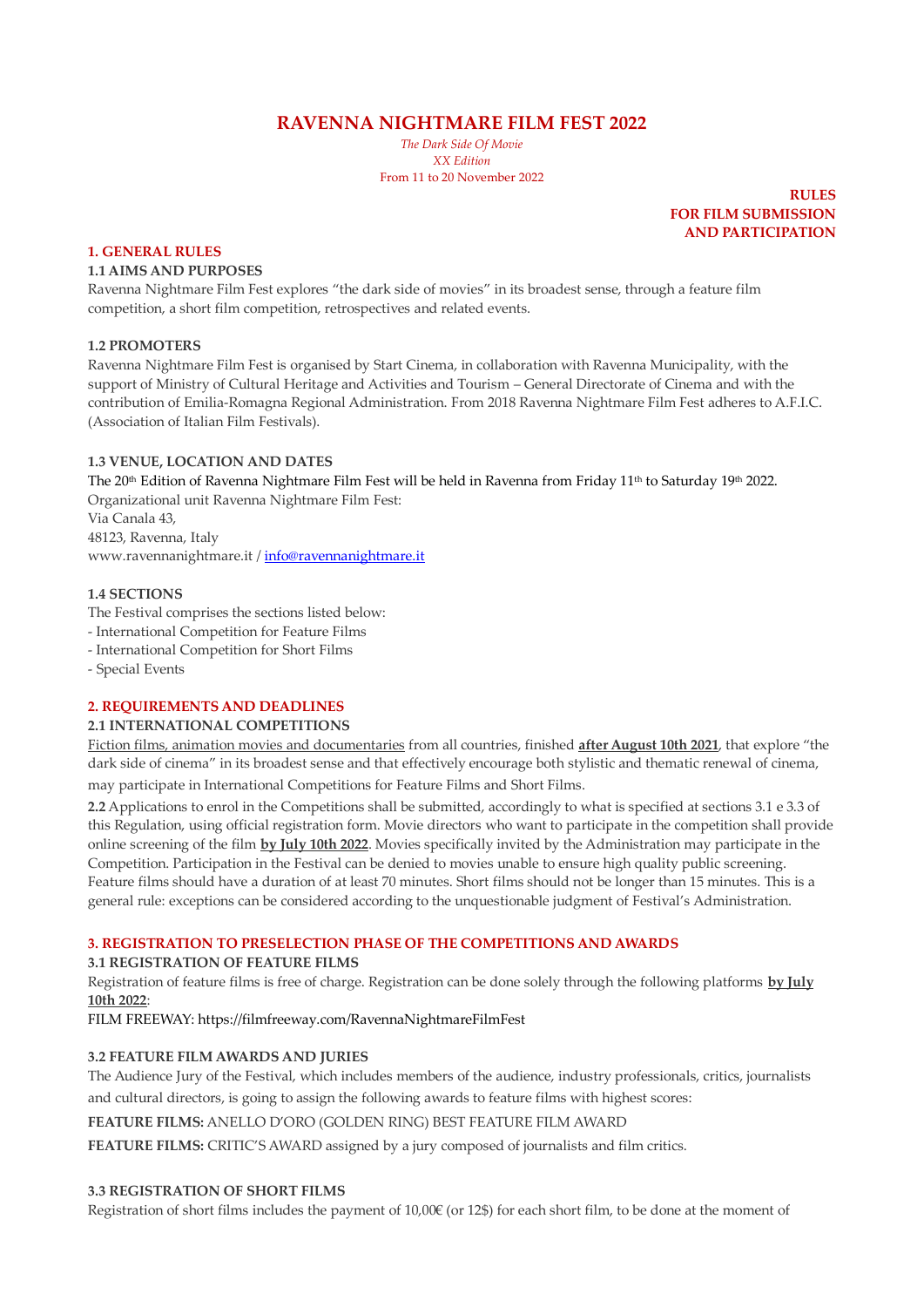registration. Registration can be done solely through the following platforms **by 10th July 2022**: FILM FREEWAY: https://filmfreeway.com/RavennaNightmareFilmFest SHORTFILMDEPOT: https://www.shortfilmdepot.com/

Special fee for multiple submissions: 10€/4 short films. In the event of multiple submissions from the same school/institution, special fee of 10€ every 4 short films will be applied. If submission exceed 20 units, the fee will be counted case by case, while never exceeding  $2 \in \text{per short film}$ . In order to get this discount, please contact us at *info@ravennanightmare.it*

# **3.4 SHORT FILMS AWARDS AND JURIES**

The Audience Jury of the Festival, which includes members of the audience, industry professionals, critics, journalists and cultural directors, is going to assign the following award to short film with the highest score:

**SHORT FILMS:** ANELLO D'ARGENTO (SILVER RING) BEST SHORT FILM AWARD

WESHORT AWARD 4 LIFE assigned by the WeShort selection committee

3.5 Ravenna Nightmare Film Fest offers candidates the opportunity to be put in direct contact with the On-Demand platform for short films WeShort - In Short We Trust. This is a new opportunity for short films: to have a paid distribution contract and give visibility to a large paying audience for your short. For info write an email to info@weshort.com and WeShort will respond with a proposal. Website of the www.weshort.com platform WeShort Award: the winner will receive an access 4Life to the platform and the licence agreement to land on WeShort.

Any other award raffled off by Institutions or Sponsors shall be assigned according to the rules established by their respective patrons. All decisions of the jury are final.

## **4. SCREENINGS**

**4.1** Screening schedule shall be defined by Festival Organisers. Films are going to be screened several times in various theatres, depending on the needs.

**4.2** Foreign movies shall be presented in their original versions with Italian subtitles. As for movies spoken in a language other than English, the copy provided to the Festival must be English-subtitled, or impressed or in format srt; incase there'll be also subtitled in Italian, these are welcome.

Movies for the International competition we'll be schedule, after authorship or right holder, also on the platform MYmovies and, after that, also on MYmovies ONE.

The technical specifications required are:

- Resolution: 1920x1080 full HD
- Frame Rate: 23.976 / 24 FPS recommended
- Codec: H.264 | Wrapper: .mp4
- Bit Rate: 6/20 Mbps | VBR 2-pass export recommended
- English subtitles (if the original versione is different form English)): file .srt/burned

**4.3** Festival Organisers reserve the right to accept the following proiection formats: DCP also in streaming, file Apple ProRes or H264 with English subtitles + downloadable screener with English subtitles for the preparation of the subtitles 100% identical to the screening copy of the film + file SRT in English. Other formats are possible and shall be agreed in advance with the Administration.

#### **5. PROMOTION**

**5.1** The Administration will contact selected authors of both International Competitions **by 5th September 2022**.

**5.2** In order to enable the drafting of the Festival's General Catalogue and to implement promotional initiatives, authors of selected movies shall send the material listed below (if they have not already sent it) by **12th September 2022** to segreteriastartcinema@gmail.com:

- link to film official website, trailer and social networks
- complete technical and artistic specifications
- detailed synopsis in either Italian or English
- brief synopsis in either Italian or English (max. 500 characters)
- complete biography and filmography of the author